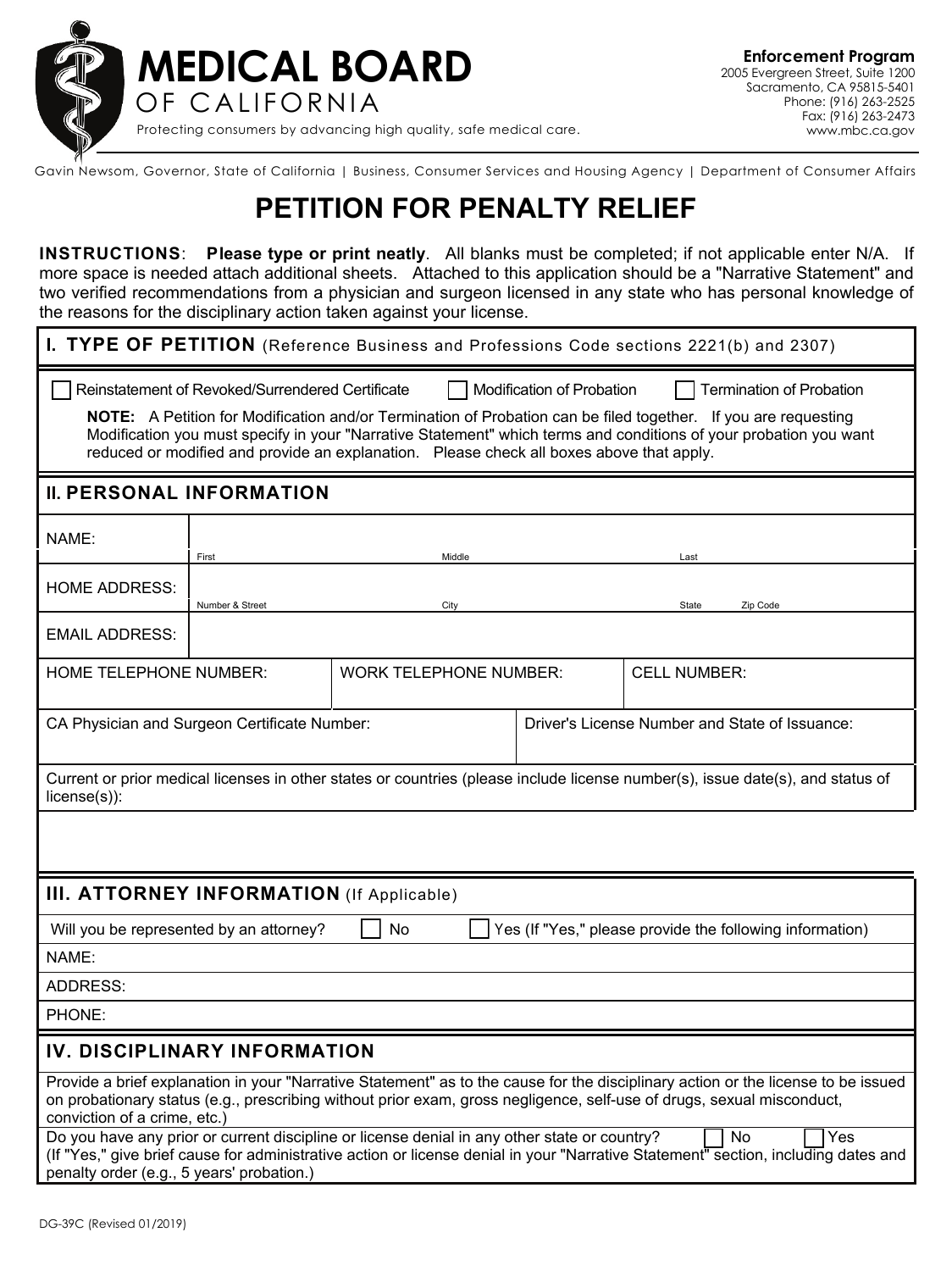|  | <b>V. MEDICAL BACKGROUND</b> |
|--|------------------------------|
|--|------------------------------|

Total number of years in medical practice:

Medical specialty, if applicable:

Board certified? INo I IYes If "Yes," year certified:

Current field of medicine: (e.g., GP, OB/GYN, ENT, IM, etc.)

Current type of practice: (e.g., solo, group, HMO, Gov't, etc.)

Name and location of practice:

List hospital memberships:

## **VI. CURRENT OCCUPATION OTHER THAN PHYSICIAN AND SURGEON**

(answer only if currently not practicing medicine)

List employer, address, e-mail address, phone number, job title, and duties:

## **VII. EMPLOYMENT HISTORY** (list for the past 5 years only)

Provide the company name, address, phone number, contact person and dates of employment:

## **VIII. REHABILITATION**

Describe any rehabilitative or corrective measures you have taken since your license was revoked, surrendered or placed on probation. List dates, nature of programs or courses, and current status. You may include any community service or volunteer work.